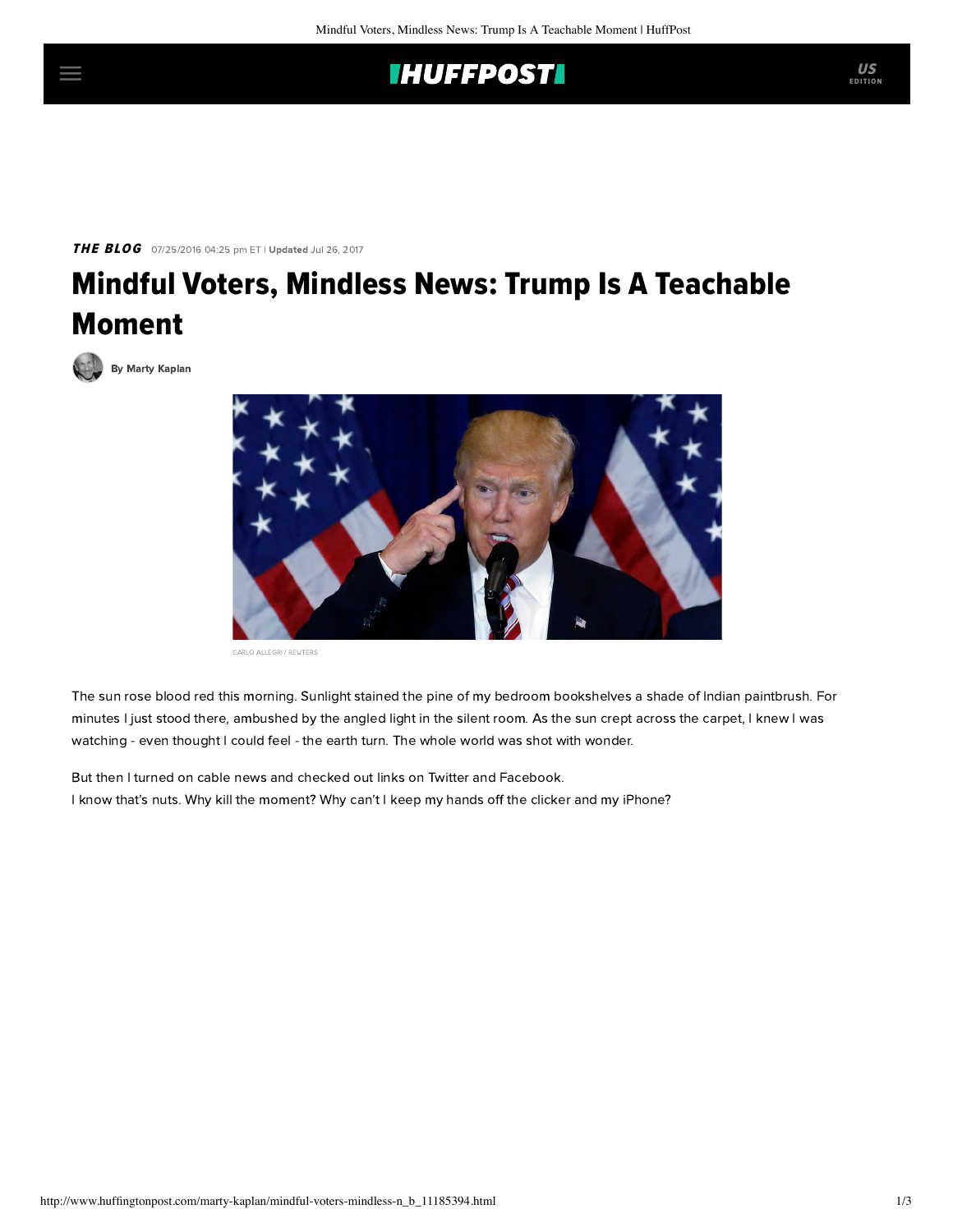

I can make two arguments that surrendering my attention to cable news and social media is virtuous: 1. It's my responsibility as a citizen to be informed. 2. If I'm informed, I can make a difference. There's also a third argument that doesn't invoke virtue but makes me feel less guilty: I can't help it.

The first two rationales are axiomatic among educated people. But would I really have been a less responsible citizen if, instead of watching every minute of convention coverage, I'd gone fishing? What of lasting importance would I have missed if I'd gone on a news fast? What patriotic duty would I have to do less because I missed a few weeks of news cycles and a few billion gallons of the Twitter fire hose?

At a farewell-Cleveland event the morning after his acceptance speech, Donald Trump reminded the nation that the National Enquirer - a publication he said deserved a Pulitzer Prize - had linked Ted Cruz's father to Lee Harvey Oswald. He also invited his social media director, who had recently distributed an image connecting Hillary Clinton and piles of cash to the Star of David, to take a bow. For more than 40 minutes Trump presented the clinical symptoms of megalomania that his handlers had managed to contain during the four days of the convention.

I was riveted by the nakedness of Trump's narcissism and vengeance. But what, truly, did I learn from it? The only news was no news: The con hadn't changed. He saw no need to continue to fake a pivot to Temperament 2.0 in order to gull more marks. I'll never get those hours of watching the Republican convention back. I could have been hiking the high desert, plein-air painting, listening to Lang Lang, grilling a perfect yellow peach. Consuming convention coverage didn't make me civically smarter; it just added fresh meat to the chronicle of American descent, and depressed the hell out of me.

I'd like to think that paying close attention to this week's Democratic convention can make me a better advocate for beating Trump. But I doubt Clinton will win any more votes because the time that I spend watching four days of speeches, reporting and panic about Debbie Wasserman Schultz will better equip me to persuade someone that Clinton's plans to grow the economy or fight terrorism are better than Trump's. He has no plans. What he has is messianism, dog whistles and "Believe me." It's hard to imagine that Philadelphia coverage will give me new ammo to convince a Trump supporter to switch sides or an undecided voter to tilt Clinton's way. If knowledge could do that, a Clinton landslide would be coming into view. But the most that more information can accomplish has already been done; it has made the race a dead heat.

My excuse for being hooked on campaign news is that humans are hard-wired to be hooked by narrative. We're ravenous to know what happens next. Sheherazade stayed the blade of the sultan's executioner for 1001 nights by delaying the endings of her tales.